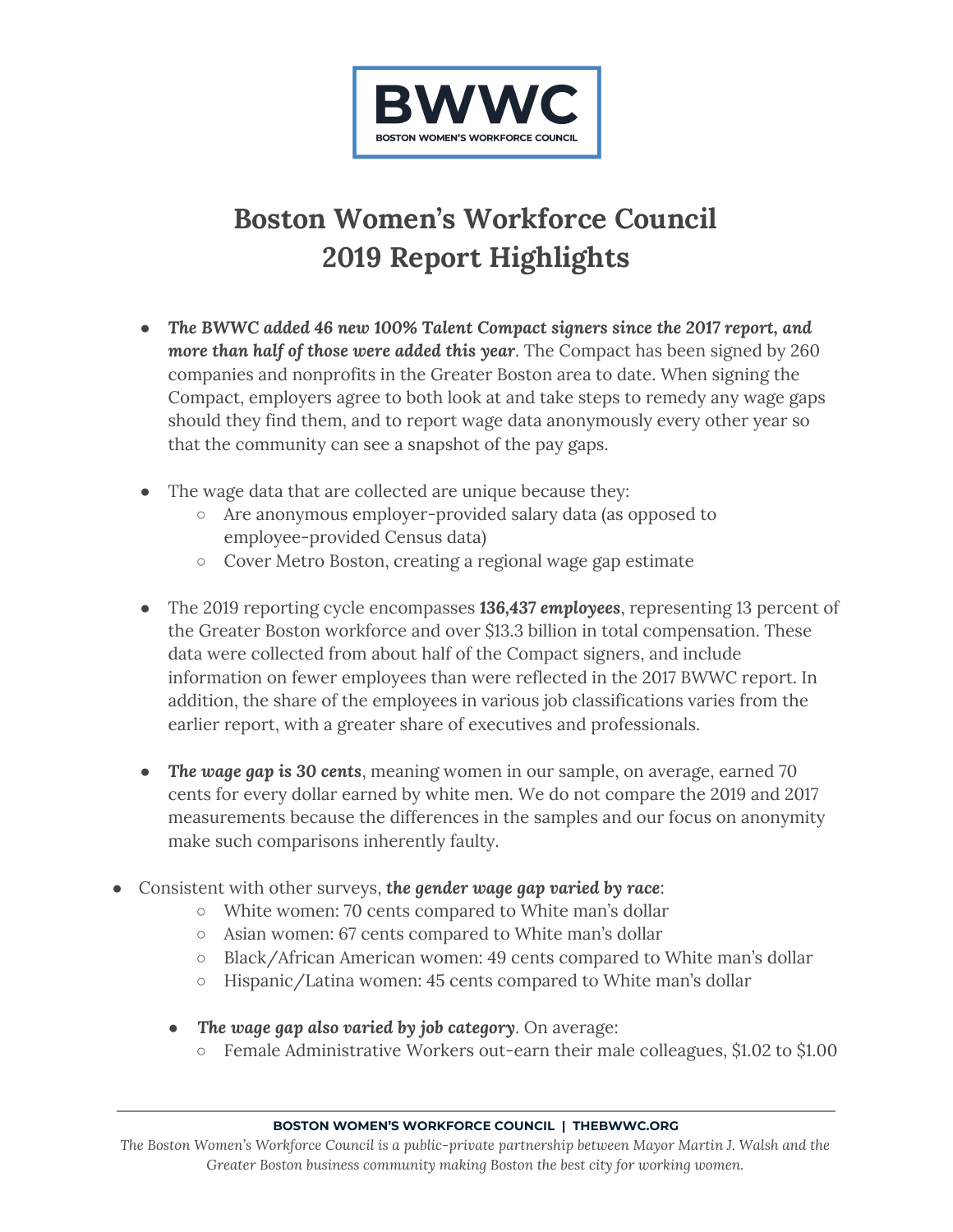

- The smallest base pay gaps were for Operatives and Craft Workers: women earn 93 and 82 cents compared to a man's dollar, respectively.
- The largest base pay gap was for Service Workers: women earn 45 cents compared to a man's dollar, and
- Notably, female Executives have the second largest base pay gap, earning 70 cents compared to a man's dollar
- On average, cash performance pay made up 5% of annual total compensation for women and 11% of annual total compensation for men. On average, across all races and job categories, *women in our sample made 31 cents for each dollar of cash performance pay men made*.

## **A Few Notes on Our Sample:**

- Our sample includes a larger share of women employees than we have seen in data reflecting the Boston workforce overall — our sample is 58% women and 42% men, while our understanding of the workforce overall is that it is about evenly split between women and men.
- $\bullet$  We also have a large share of professionals  $-54\%$  of our sample, including both men and women, coded into the EEO-1 "professional" job classification.
	- Jobs included in that classification cover a wide range of occupations with very different job markets.
	- $\circ$  Salaries typically differ by type of job and market for those positions  $-$  for example, nurses and neurosurgeons are both classified as professionals but have very different pay.
	- The EEO-1 category of "executives" has a similar issue. Such jobs would naturally vary in pay by market and are certainly not be evenly distributed between men and women.
	- Finally, other lower paying jobs have a similar characteristic related to varying markets. Service workers could include for example home health aides and well as security guards.
- One could argue that the existence of separate markets and related pay for positions within a job classification should not matter if those positions were equally held by men and women. We know that is not the case, however.
- Thus to really understand what these data are telling us we need to better understand the barriers that may exist to women occupying the higher paid positions within the EEOC-1 job classifications. We need to encourage employers to